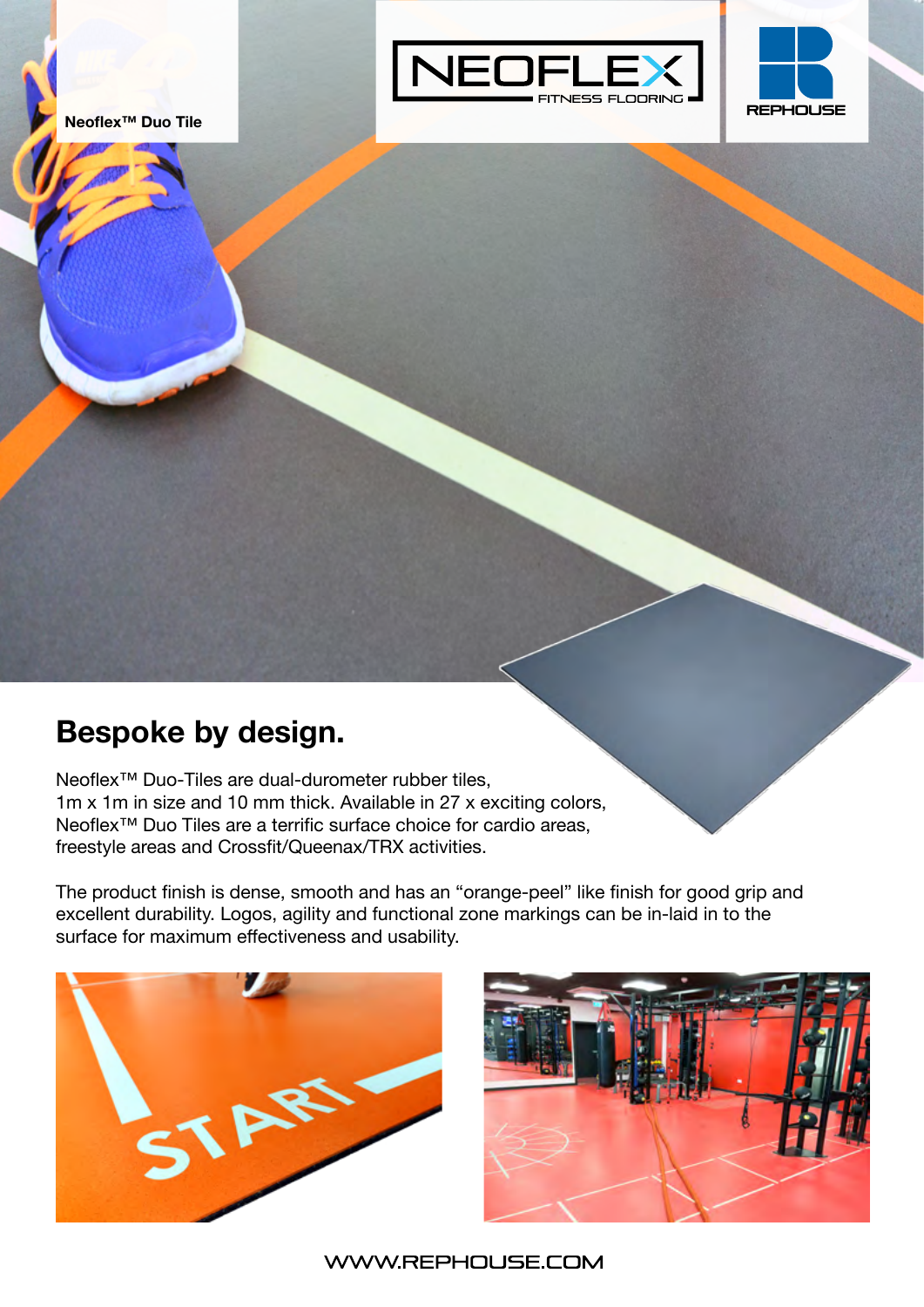## **Specifications.**



| Property                                  | <b>Standard</b>                | <b>Result</b>                   |
|-------------------------------------------|--------------------------------|---------------------------------|
| <b>Thickness</b>                          |                                | $10 \text{ mm}$                 |
| <b>Dimensions</b>                         |                                | 1000 mm x 1000 mm               |
| Weight                                    |                                | 10.0 kgs                        |
| <b>Hardness</b>                           | ISO 7619-1:2010                | $62.19$ Shore A                 |
| Determination of Flexibility & Deflection | ISO 24344:2012                 | No cracking in either direction |
| <b>Enhanced Slip Resistance</b>           | EN 13845:2005 Annex C Moderate |                                 |
| <b>Dynamic Coefficient of Friction</b>    | EN 13893:2022                  | 0.7                             |
| <b>Light Fastness</b>                     | ISO 105-B02:2013               | 7-8 grade                       |
| Residual Indentation                      | ISO 24343-1:2002               | $0.18$ mm                       |
| <b>Dimensional Stability</b>              | ISO 239999:2012                | 0.5%                            |
| Flammability                              | EN 13501-1                     | Efl (Optional Cfl-s1)           |
| Installation                              |                                | Double sided tape or full bond  |

# **All in one, easily installed format.**

Neoflex™ Duo Tiles are supplied in 1m x 1m tiles, that are easy to install.



*without graphics with graphics*

## **Standard Colors.**













*805 HD 806 HD 807 HD 808 HD*







#### WWW.REPHOUSE.COM